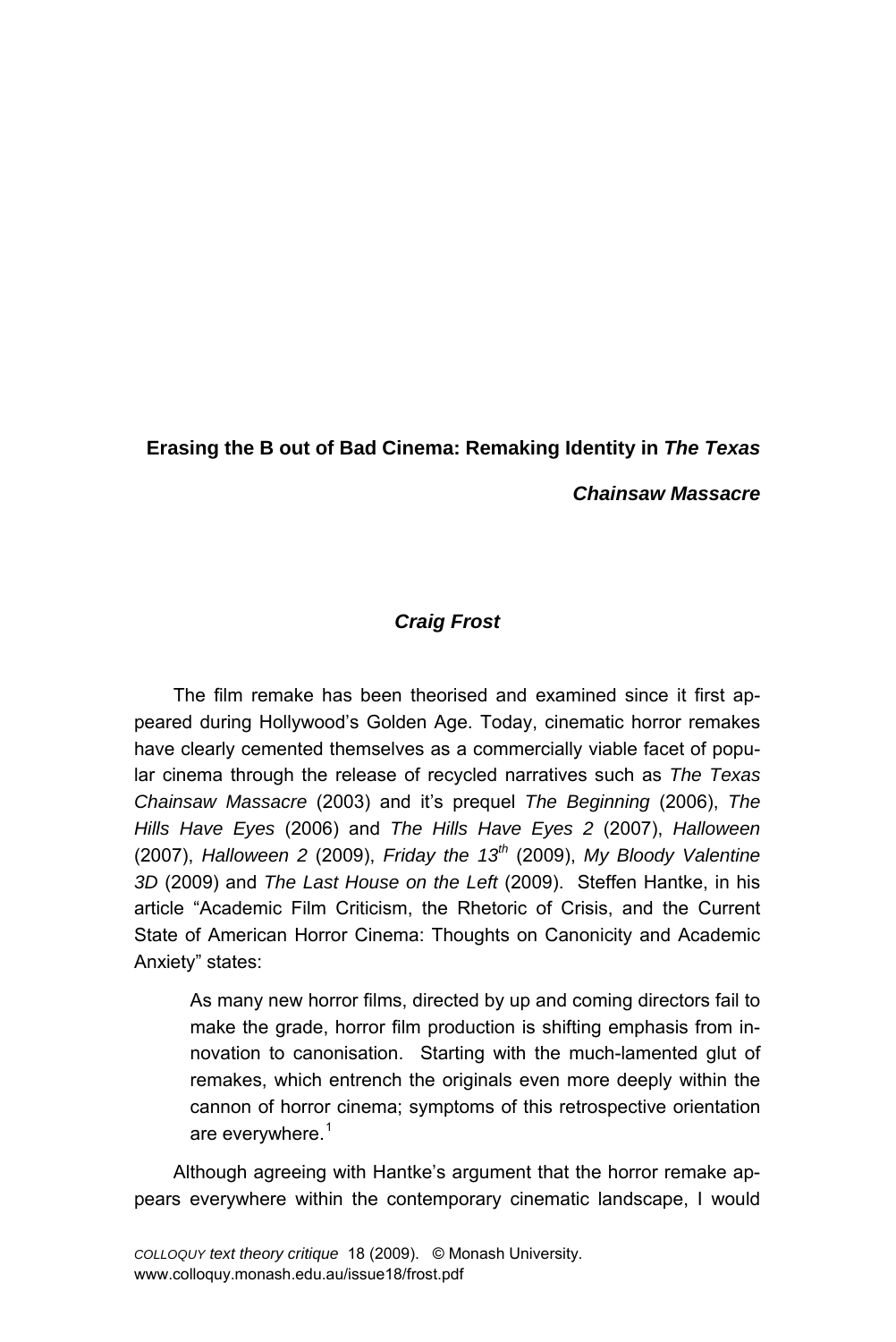argue that *The Texas Chainsaw Massacre* remake and prequel are exceptional cases insofar as they invite contemporary audiences to erase any knowledge or memory of what they might know or have seen of the original text. In being reconstituted through a contemporary aesthetic filter, Hooper's original narrative and its three sequels - which were all unsuccessful both critically and commercial - become fragments of cinematic memory jettisoned into a state of what critics might call B cinema, and equated as bad cinema by contemporary audiences.

When discussing the issue of remaking and sequelisation, Con Verevis, in his book *Film Remakes* states "although film remakes (like genres) are often 'located' in either authors, *or* texts *or* audiences, they are in fact not located in any single place but depend upon a network of historically variable relationships."<sup>[2](#page-14-1)</sup> The specific case of *The Texas Chainsaw Massacre* proves to be emblematic of Verevisí contention when considering the relationship between the source material, which cemented the iconic narratives and characters, and the contemporary remake and prequel, which seek to establish themselves as separate entities. Through this attempt at severing historical ties, the remakes recast characters (such as the iconic figure of Leatherface) and establish a narrative past absent from the original text. The prequelís transformation of history ultimately binds the two films together as a "complete" narrative which leaves Hooper's original creations as fragmented moments of cinematic history inextricably left for dead by a contemporary audience.

Thomas M Leitch, in his article 'Twice-Told Tales: The Rhetoric of the Remake' suggests that "the uniqueness of the film remake, a movie based on another movie, or competing with another movie based on the same property, is indicated by the word *property*."<sup>[3](#page-14-1)</sup> Discussing property in an industrial context (who owns the rights to the original material, and how this is appropriated through the process of remaking), Leitch qualifies that "remakes differ from other adaptations to a new medium because of the triangular relationship they establish among themselves, the original film they remake, and the property on which both films are based." Appropriating Leitch's terms and expanding on their original context, I believe that both the initial *Texas* remake and the prequel engage with the construct of property under the guise of identity, and seek to correlate a triangular relationship between the original character constructs, the remake's revised characters and the prequelís transformative nature. In other words, the issue of property in this context deals with the characterisation of a canonical figure (such as Leatherface), and how this property of identity shifts, changes and is recast through the sometime problematic construct of remaking. Like the last film in the remade *Texas* cycle, identity proves to be something that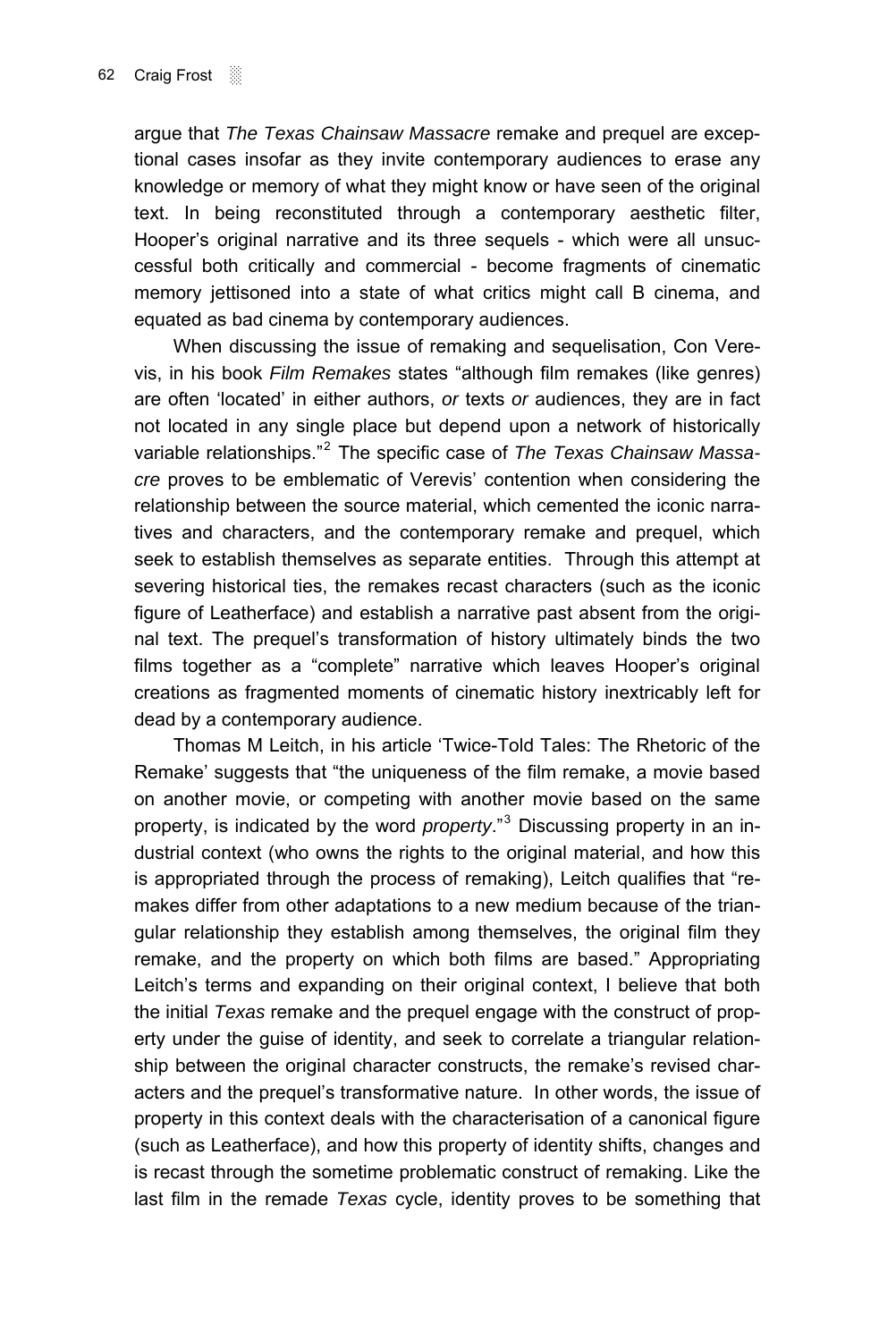can easily shift away from an original context, reappropriating the past into something that can be perceived to be new or different.

Examining the remake through its non-exclusive positioning in relation to texts, authors and audiences can enable a systematic understanding of how identity is mapped in relation to both narrative and character in the *Texas* cycle. Although often cited as excessive, gaudy and ultimately pointless exercises in narrative regurgitation, it can thus be argued that the *Texas* remakes are emblematic of something much more interesting and worthy of academic study.

# **Authors**

Released in 1974, Tobe Hooper's low budget foray into horror is regarded within some academic circles as the most revered film within its genre. As Mike Quarles states in his book *Down and Dirty: Hollywood's Exploitation Filmmakers and their Movies*:

There are some films that make a fellow speak from the heart. The kind that moved you, the kind that makes a difference in your life. For me, a formative experience as a writer and sometime filmmaker was the first time I saw *The Texas Chainsaw Massacre*. [4](#page-14-1)

At the time of release, Hooper's film embedded itself into the cinematic consciousness through its unrelenting violence and gut wrenching terror. Set in Texas on 18th August 1973, the film begins with an epilogue which not only forewarns the audience of the content of the film, but imbues the narrative presented with a sense of reality. Establishing that the events which the audience is about to watch pertain to "the most bizarre crimes in the annals of American history," the epilogue evokes a sense of unquestionable reality which is only reinforced through a nightmarish tone devoid of aesthetic theatricality. Beginning with the story of five teenage friends driving through Texas, the film rapidly descends into a nightmarish spectacular as Leatherface and his family terrorise and savagely murder the teens one by one. It is ultimately Sally, the film's final girl, who escapes the clutches of Leatherface and manages to ride off in the back of a truck into the sunset and to freedom.

Upon its release, *Texas* quickly refused the B movie status that was anticipated for it. As Quarles writes, "critics went in expecting to see a crude gore movie and something that was a nightmare brought to life. But this waking nightmare, this dip into total insanity, was by no means crude; it was a perfectly crafted film that achieved its aim 100 percent."<sup>[5](#page-14-1)</sup> Establishing a tone of almost unbearable intensity, Hooper cemented himself as a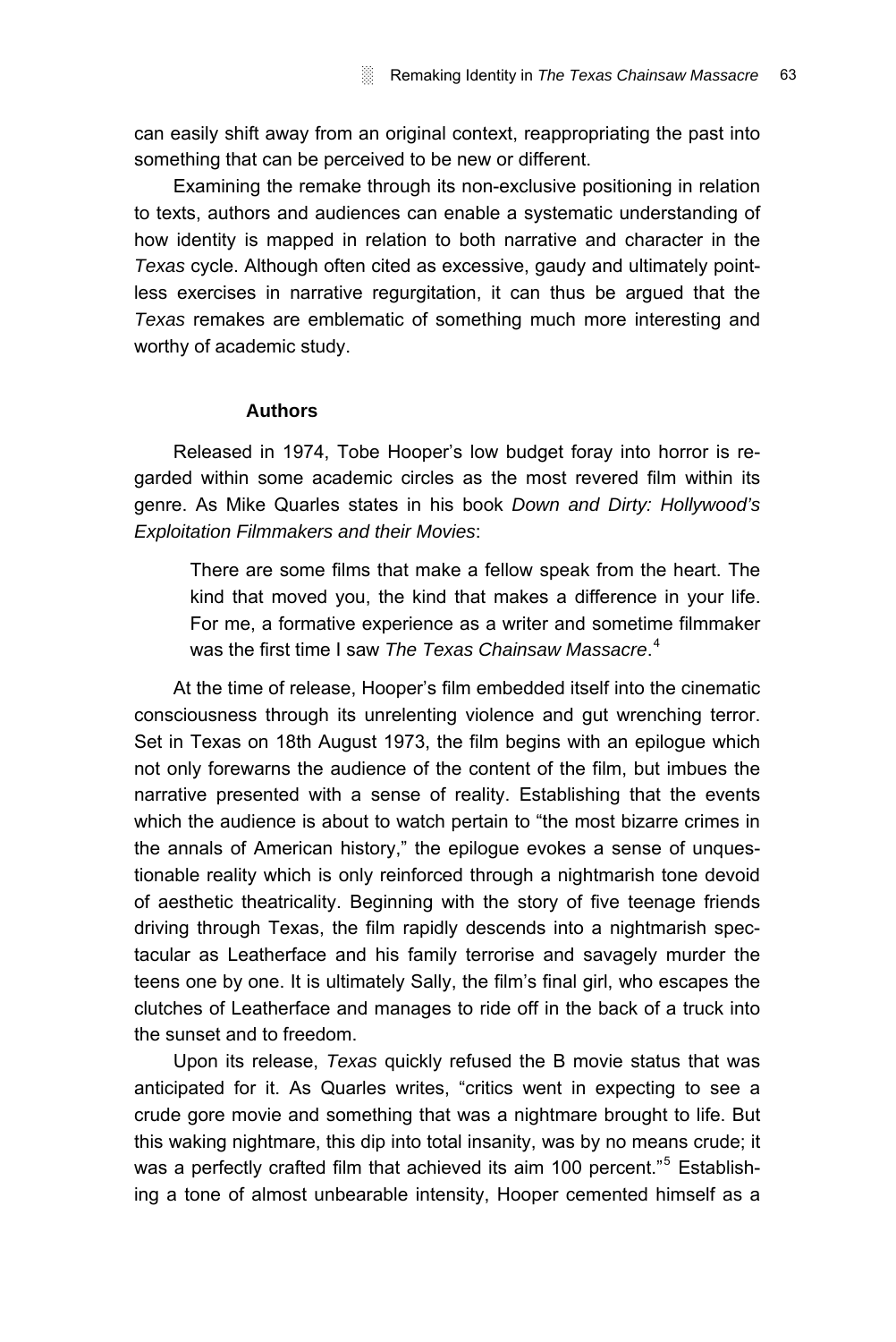filmmaker who was able to imbue cultural and political anxieties within a narrative focused on the horrific and macabre. Delving into the post-Vietnam cultural psyche, Hooperís *Texas* (like many horror films of the time) established a distinct subtext which enabled the horrific actions on screen to affectively resonate both cinematically and psychologically, while avoiding the use of graphic onscreen violence. While embedding allegorical commentaries on the financial and literal death of rural American towns, and on the parallels between the civilised and the savage, Hooper's text also offered a kind of warning for the actively mobile generation who constituted the intended audience for the film. His distinct visual style and nightmarish intensity imbued the arbitrary death of innocent youths with a cautionary tone.

Released in 2003, Marcus Nispel's remake proved to be a box office success, grossing \$80 million in its US cinematic release period alone.<sup>[6](#page-14-1)</sup> Borrowing the fundamental narrative elements of the original film, Nispelís remake tells the familiar story of five friends who become stranded in the middle of rural Texas and are slaughtered by Leatherface, a psychopathic, chainsaw wielding maniac, and his cannibalistic, redneck, inbred family. Erin, her boyfriend Kemper, attractive 'jock' Andy, nerd Morgan and hippie hitchhiker Pepper end up in the house of the Hewitt clan (unlike Hooper's original narrative, the savage family are provided with names in the remake) after picking up a stranger who kills herself after realising that she is headed back to the Hewitt's house. After all of her friends are brutally disposed of, Erin, in true final girl style, gets her "Ripley" on and fights back, ultimately surviving the ordeal through her ability to pick locks and hot wire cars.

From the outset, the remake's narrative introduces the original's verite approach by suggesting that what the audience is watching has been based on real events. A montage of images including autopsy reports, extreme close-ups of body parts, newspaper clippings and an excerpt from police film footage of a walkthrough in the Hoytís basement introduce the audience to the graphic tone of the film. Spoken by John Larroquette, whose narration appeared within the original film, the opening monologue also attempts to imply a sense of nostalgic, intertextual linkage; a suggestive nod towards Hooper's film for those that have experienced the original.

However, Nispel soon breaks the historic facade of the film with beautiful imagery of sun drenched fields and sweaty tanned, toned youth who epitomise the polished and sleek style that will be carried throughout the rest of the narrative. Establishing this distinct visual beauty, Nispel "sets the contradictory time-warped tone for what is to come"<sup>[7](#page-14-1)</sup> and embarks on a highly stylised journey which emphasises his technical ability to create set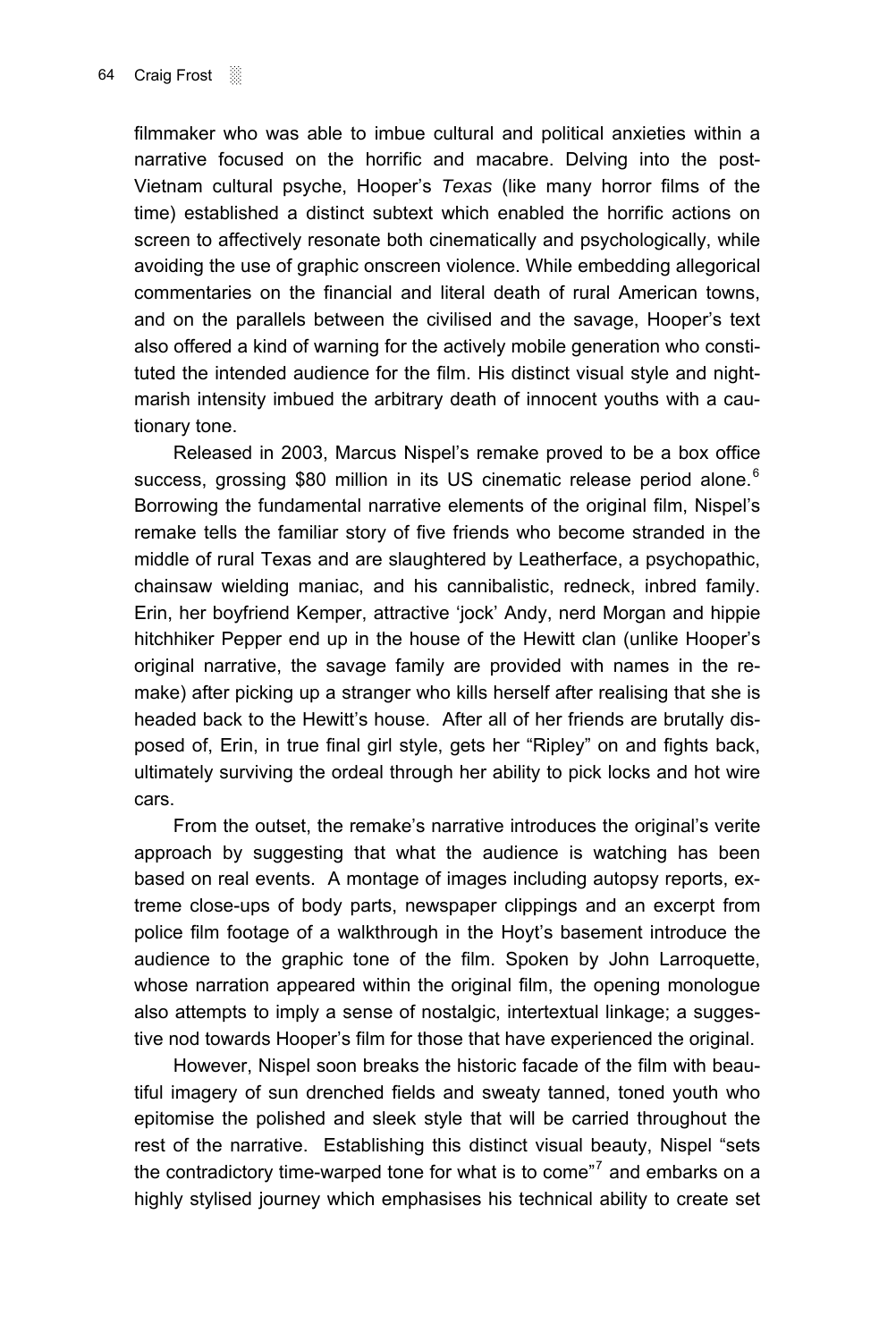pieces of immense beauty and spectacle. With a background in music videos and commercials, Nispel unmistakably develops a tonality which erodes any sense of historical replication alluded to during the films opening sequence. Instead, he retracts all allusion to Hooper's film, and aligns the film with the tonality of those made by the remake's producer Michael Bay. It is this shift, from the initial narrative and visual fidelity to an individualistic and contemporary tone, which marks the remake's shift in historical property. No longer indebted to the original filmís distinct verite style, Nispel and Bay consolidate their trademark visual panache and recast the trademark title with an altered, and more recognisable authorial presence.

This is further highlighted in the trailer for the remake, in which Michael Bay is the only featured name associated with the film. Stating "from producer Michael Bay," this invites the audience to understand the film as the property of a particular auteur and reneges any acknowledgement of Hooperís historical ownership. We no longer associate *The Texas Chainsaw Massacre* with Tobe Hooper; instead the cultural signifier is transposed to Michael Bay and his authorial status as creator.

It is Bay's authorial presence that is carried through the franchise with the release of *The Texas Chainsaw Massacre: The Beginning* in 2006. Although the film is directed by Jonathan Liebesman, it replicates the tone and visual flair of producer Bay's initial remake. Inviting the audience to "witness the birth of terror," The Beginning provides an historical account of the Hewitt clan, and specifically Leatherface and his adopted father Sheriff Hoyt. Although initially presenting an alternative and more interesting scenario than Nispel's film (which I will discuss later), *The Beginning* ultimately replicates the initial remake's narrative when - once again - four young nubile teenagers are slaughtered for the audience's viewing pleasure. Again boasting Bayís name in the trailer and promotional material, this film seeks to cement his authorial presence and reforge the film's cultural identity within his body of work.

#### **Texts**

As discussed, the authorial remapping of the *Texas* name is heavily reliant on the visual recasting of both the initial remake and the subsequent prequel. I would now like to focus on how these texts seek to visually reframe Hooper's original narrative, thus establishing a new sense of cultural identification in correlation with the *Texas* franchise. As described, the opening sequence of the remake in which the five young characters are introduced both borrows from and rejects Hooper's source material. Nispel's film signals the specific date of the events as the  $20<sup>th</sup>$  of August 1973. Di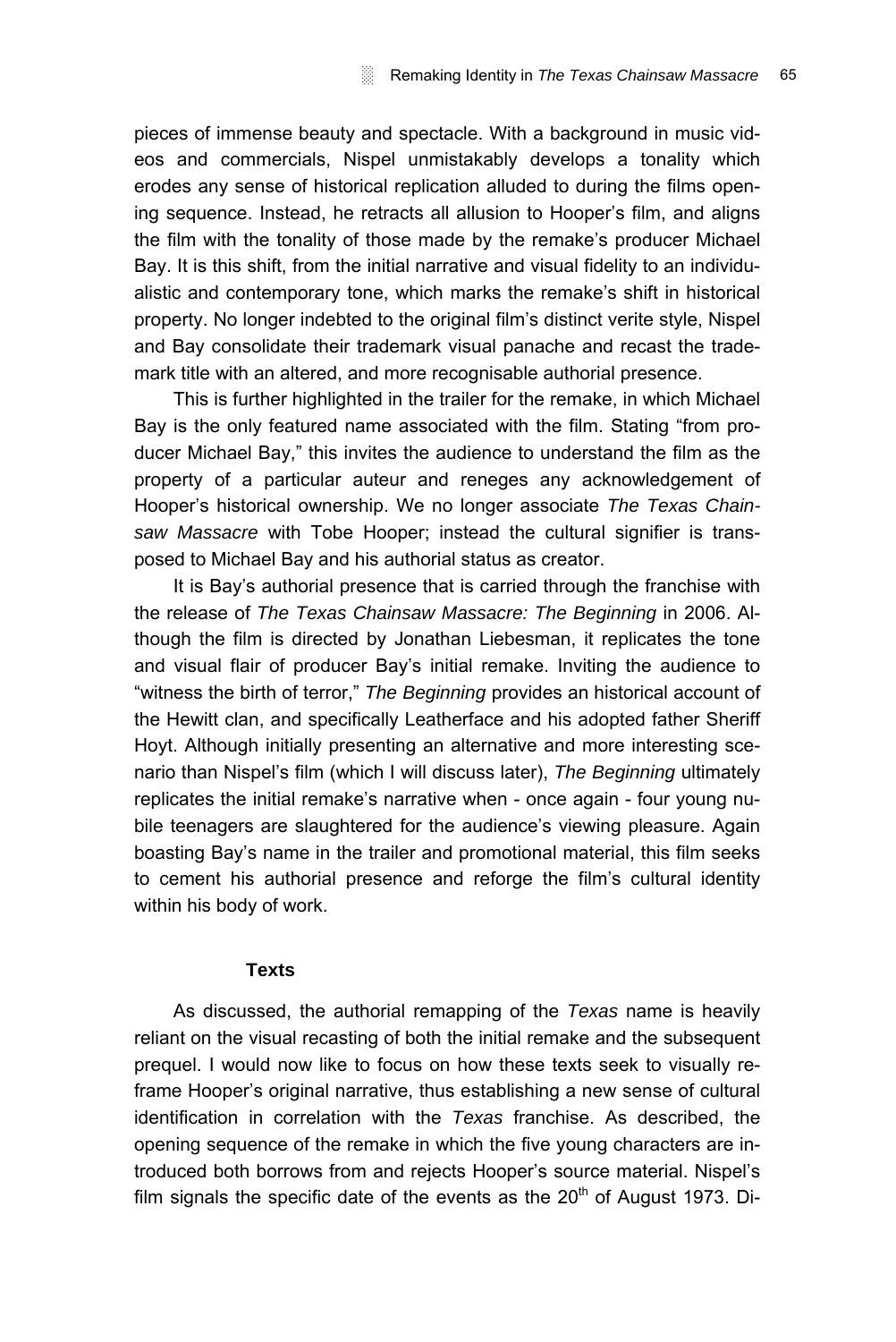rectly engaging with Hooper's narrative (which is set two days before  $-18<sup>th</sup>$ of August 1973) this specific positioning of events invites the audience to assume that there is some correlation between the two narratives. In attempting to forge a narrative bridge between the two films, this onscreen title demonstrates a highly problematic feature of remaking, in that audience members are ultimately required to have seen the original in order to make sense of the connection. As Fredric Jameson states:

The word remake is ... anachronistic to the degree to which our awareness of the pre-existence of other versions is now constitutive and essential part of the film's structure: we are now, in other words, in "intertextuality" as a deliberate, built in feature of the aesthetic effect and as the operator of a new connotation of "pastness" and pseudohistorical depth, in which the history of aesthetic style dis-places "real" history.<sup>[8](#page-14-1)</sup>

In his review of *The Texas Chainsaw Massacre* remake, Scott Foundas states that "in the press notes, one of the executive producers notes admits that the idea for the remake stemmed from research showing that 90% of the film's core, males-under-25 audience knew the title of Hooper's film, but had never seen it."<sup>[9](#page-14-1)</sup> In light of Jameson's comments on the remake and intertextuality, the *Texas* remake can prove to be problematic insofar as the film's target audience would not be equipped to appreciate the attempt to forge a correlation between the two films.

Furthermore, in an attempt to modernise the look of the film, Nispel's film goes against the cinematic style and mood of Hooper's original text and produces a film in which history becomes irrelevant. As previously discussed, Hooper's film became reliant on not actually depicting scenes of extreme violence or gore; instead the narrative attacked the audience psychologically. In both Nispel and Liebesman's films the intended affect does not replicate the original film's ability to induce palpable terror; rather, set pieces of extreme violence, torture and mutilation attempt to evoke physical repulsion from the audience. In their shift in aesthetic affect, these contemporary films successfully exploit what Scott A Lukas and John Marmysz discuss as "technology offering new possibilities for remaking the world. Because film and media technologies have advanced, there exist the new possibilities to remake films in new ways-adding more sophisticated special effects. $110$  $110$  In this case, these effects become the focus of the narrative.

This is emphasised through many set pieces, but none more graphic and shocking as the sequence in which the group pick up a traumatised hitchhiker. As the female hitchhiker warns the group they're all going to die, she pulls a gun out from between her legs and shoots herself in the head.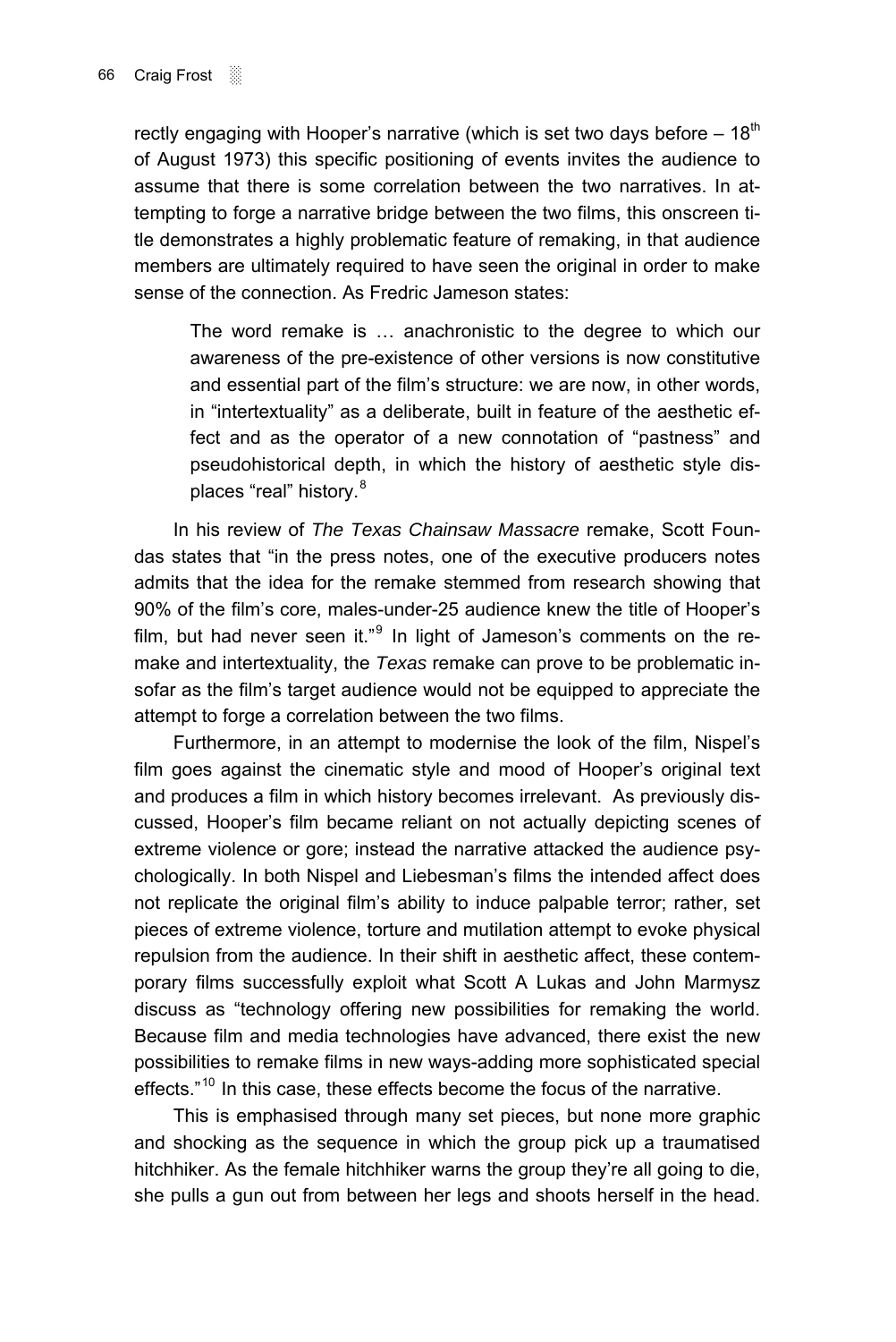Disturbing in itself, the sequence is further exploited as Nispel uses a tracking shot which initially frames the characters' reactions, but then dollies back through the gunshot hole in the hitchhiker's head, taking the audience inside the cavity and out the rear window of the van.

When juxtaposed with the use of the same character in the original narrative, the overextension of visual effects in this sequence highlights how the film shifts itís intended affect on the audience. In the original, the hitchhiker, who we later learn is a part of the savage family unit, embeds the formidable sense of dread through his erratic demeanour and predilection for slicing flesh. He lays a blood soaked handprint on the exterior of the van as a symbol of the group's ultimate demise. Nispel's modification of the character through the female hitchhiker supplants his previous visual style as he launches his onslaught of extreme explicit violence and visual viscera on the audience. Establishing that the source of the horror will originate through the visual image, the film erases any form of atmospheric terror associated with Hooper's text, and through set pieces of dismemberment and torture attempts to forge an aesthetic to test the viewer's ability to watch what they are seeing on screen. In an endeavour to show the audience everything, Nispel works against Hooper's original intention of creating a film that locates the terror within the viewer's mind. Hooper himself stated "I knew that in film theory that tantalizing the audience with the promise of an image, and then getting around it editorially, allows everything to happen in the mind. We fill in the blank, I think, with much more serious information than we could have seen anyway. $11$ <sup>11</sup>

This use of the visual image is further highlighted in Andy's death sequence, in which he runs into a maze of white sheets billowing in the breeze while attempting to out run Leatherface and his roaring chainsaw. Combining aerial, point of view and frenetic tracking shots, we see Andyís unsuccessful escape, ending with the severing of one of his legs. The combination of the slow motion shot of the leg being sliced, the blood splatter on the white sheets and the image of the severed limb combine to create an impressive set piece of visual nastiness. Like the entire film, the sequence doesnít attempt to evoke any other reaction from its viewer apart from physical recoil. We are not invited to care about the fate of Andy, he is just another body to dissect and decimate. Compared to the original film in which Hooper implied the violence rather than explicitly depicted it, Nispel's vision of violence fails to hold anything back for the audience's imagination to envisage or imagine. This contemporary re-visioning demonstrates the conflicting modes of reproduction and representation that demarcate the aesthetic distance between the two films through its shifting of receptive modes.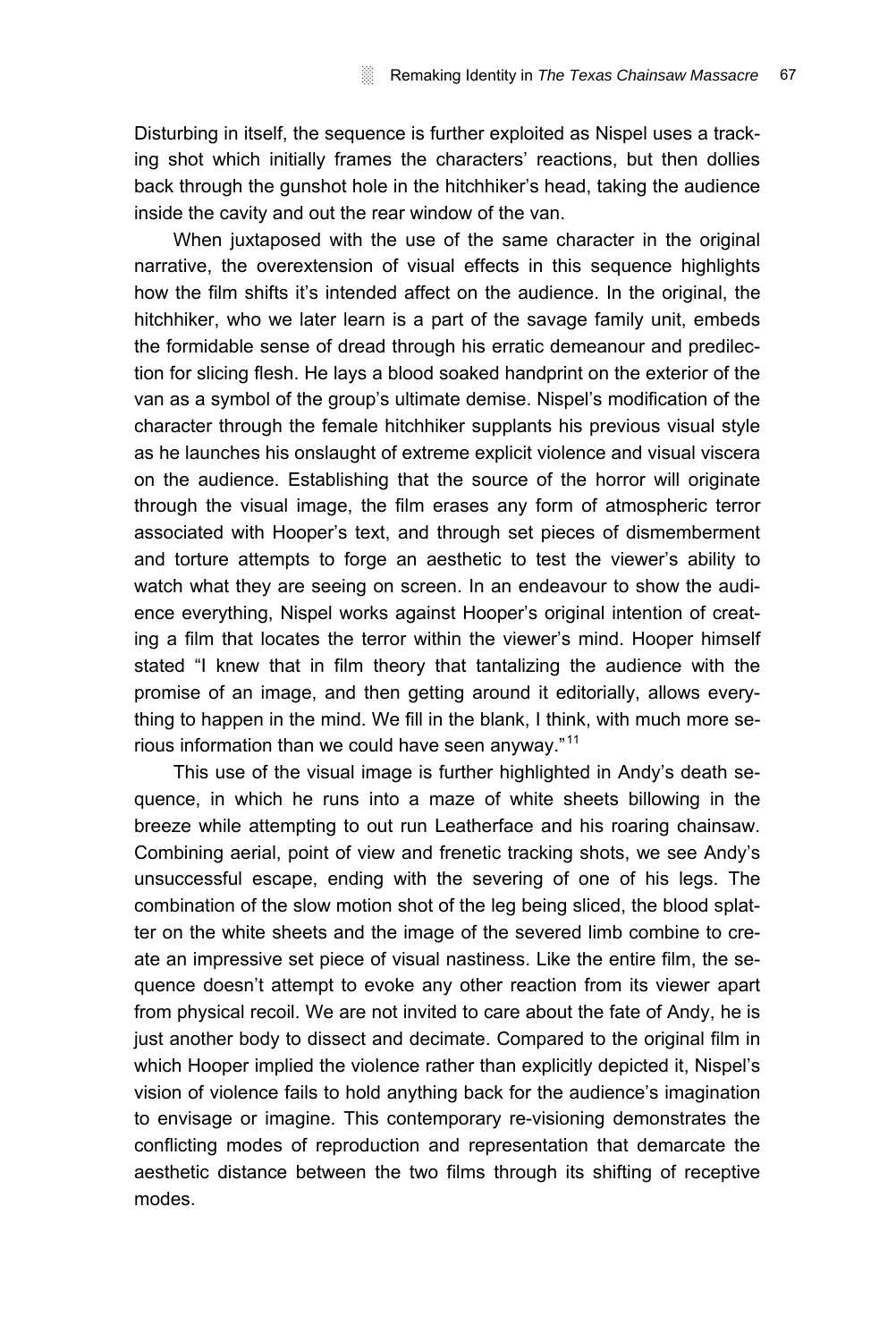Stephen Price notes this shift between the two periods of horror cinema stating:

But it would be the horror genre, at least in its modern reincarnation relative to the pictures of early decades, that would become synonymous with a detailed visual attention to the mechanics of violent death and graphic mutilation, to the point where this imagery and the emotional responses it elicits in viewers would become the very style and subject matter of the films.<sup>[12](#page-14-1)</sup>

Although Price is discussing the horror films of the early 80s, his summation of the graphic image becoming the style and matter of the film can aptly be applied to the resurgence of the horror remake. Though not all films place their sole emphasis on style and graphic mutilation (Alexadra Ajaís *The Hills Have Eyes* remake imbues a post 9-11 subtext within its narrative of the nuclear family under attack from nuclear mutants), the form in which these films convey their terror are all reliant on the graphic representation of violence.

## **Audiences**

As previously discussed, when examining the issue of identity and reconstruction within the remaking paradigm, the manner in which the remake appropriates or borrows from its original source instantly draws direct (or sometime indirect) comparisons and judgements from audiences. In relation to the initial *Texas* film and the subsequent remakes, the transformative nature of character construction and archetype formation is initially focused on the iconic figure of Leatherface. The theatrical trailer for Nispel's remake plays with the notion of the unveiling of Leatherface; only allowing audiences brief glimpses of his shadowy silhouette. Although his roaring chainsaw and hanging meat hook are present - the synonymous implements of death from Hooper's original film - the reincarnated monster is given a truly theatrical (and memorable) entrance only within the feature length film. Already playing on the mysterious construct of Leatherface's physical identity, the trailer entices audiences to neglect previous guises of the hulking figure, and create a vested curiosity in this current reincarnation.

Although initially seen subduing Kemper and dragging him down to his basement slaughter room, Nispel unveils his monster with tremendous theatricality and fanfare, recasting the character's mythological status within the horror genre. As Erin and Andy are discovered searching the Hoyt's residence for Kemper, Monty, the wheelchair bound member of the Hewitt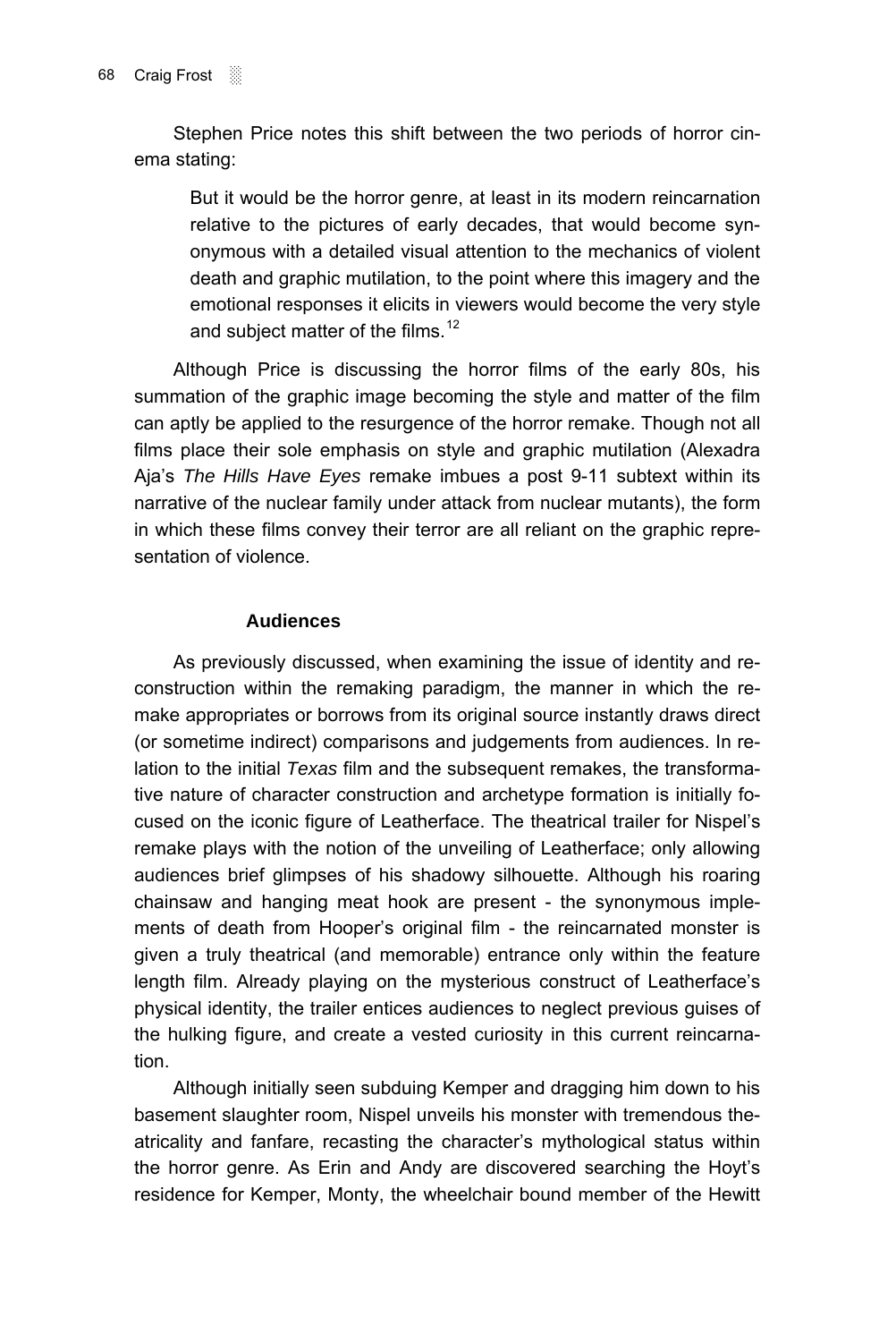clan, tells Andy "vou're so dead you don't even know it". Banging his cane on the ground and bellowing "come on boy, bring it," he summons Leatherface who emerges wielding his trademark tool of death and dismemberment. Although replicating similar sequences from Hooper's original film, Nispel combines the two narrative images synonymous with the filmís title (Leatherface and a chainsaw) to create his own distinguished moment when unveiling his reincarnation of the character.. Although initially intended to instil terror and fear in the audience, the sequence ultimately becomes a moment of self-reverentiality as audiences are asked to detach themselves from any former portrayal and revel in the sight of the characterís re-embodiment.

This reestablishment of the iconic figure of Leatherface is further entrenched for the audience through the 2006 prequel which chronologically cements the reconstituted character's origins. Displacing any semblance of Hooperís narrative, *The Beginning* recasts the historical mythology of the characters and bestows on the audience a form of psychological justification for the character's actions. Observing Leatherface's mother, a meat plant worker and part-time prostitute, give birth and discard the deformed baby into a bin, the audience witnesses both the physical and symbolic delivery of a cinematic icon. It is this creation of new life that consolidates the metamorphosis of the recast figure of Leatherface for a contemporary audience, eclipsing any previous reincarnation or personification. Charting both his psychological and physical development from infantile curiosity to psychopathic enjoyment, the audience is privy to Leatherface's first animal kills and his fascination with making masks out of their skin to cover his own deformity, which is also displaced from the original remake's narrative (the audience is told that he has a skin disease). This character development is then strengthened as the audience is invited to observe Leatherface's first human kill, his boss at the meat plant.

Reinforcing the 'justification' in shifting from animal victims to humans, Leatherface murders his boss after being told that his employment has been terminated due to the plant closing for health reasons. No longer being able to legitimate his thirst for violence and dismemberment, Leatherface turns his skills onto his employer and fulfils his destiny as one of horror cinemas most iconic villains.

What I find most interesting about this establishment of heritage is the justification given to Leatherface's predilection for murder. As mentioned, in Nispelís initial remake, Leatherface was born with a skin condition, hence his predilection for wearing masks made initially from animal skin, and eventually from human flesh. The original narrative doesnít attempt to prescribe any form of rationale as to why Leatherface is what he is; it is just an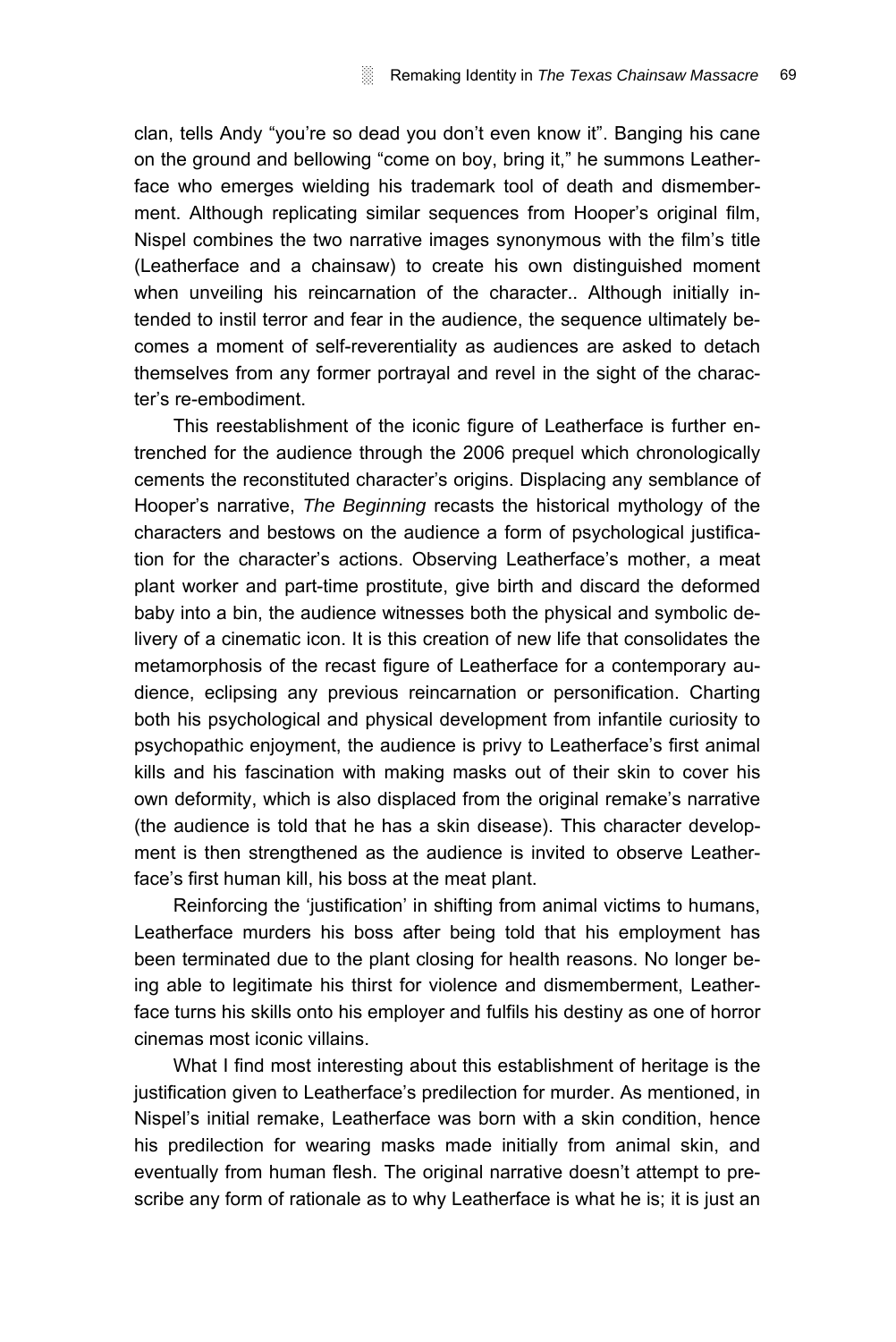attributed facet to the familyís unstable and homicidal nature. However within *The Beginning,* Leatherface is constantly referred to as being retarded or an animal by others, which appears to instil a sense of justifiable revenge in his actions. Similar to Rob Zombie's revisioning of John Carpenterís *Halloween* in which Michael Myers is given a history and ultimately a sympathetic positioning as a victim of bullying and an abusive stepfather; Leatherface's physical deformities define his actions as understandable rather than abstract. Erasing any semblance of audience interpretation, these current narratives appear to necessitate justification and validation for the gruesome actions that the characters take part in which removes the unpredictable and unsettling nature of the original filmís tone. Whereas Hooper created an atmosphere which amalgamated absurd black comedy with palpable terror, both the initial remake and the prequel erase any semblance of the original tone through cementing Leatherface's actions within an understandable, moralistic, and almost sympathetic characterisation. Linnie Blake, in her book *The Wounds of Nations: Horror Cinema, Historical Trauma and National Identity* states:

But unlike Hooper's original he is here depicted, at least by his family, as a victim of 'cruelty and ridicule' heaped upon him because of a skin complaint that begins in childhood. Thus while he retains his penchant for impaling individuals (this time male) on meat hooks and running around in the dark with his chainsaw on full throttle, his predilection for wearing the faces of the dead is presented as a perversely justifiable desire to emulate those who have rejected him in childhood.<sup>[13](#page-14-1)</sup>

Although somewhat reductive, this interpretation of a form of justification demonstrates how a character can shift and change as different films attempt to emulate a sense of verisimilitude with the property of an iconic figure through altered rationales. As Sheriff Hoyt replies when told that he hasn't raised his 'retarded' son right, "he aint retarded, he's just misunderstood."

 Alongside Leatherface, the construction of the character of Sheriff Hewitt provides another shift in how audience members are invited to replace previous character incarnations. As much as the prequel implies that its narrative is invested with the emergence of the character of Leatherface, it can in fact be seen as the birth of Sheriff Hoyt. R. Lee Emery recycles his infamous Drill Sergeant persona from *Full Metal Jacket* into another representative of regimented power (this time the police force) in the role of Sheriff Hoyt. However, unlike his previous role which was situated within the confines of a regimented army barracks, Emery's intepretation of Sher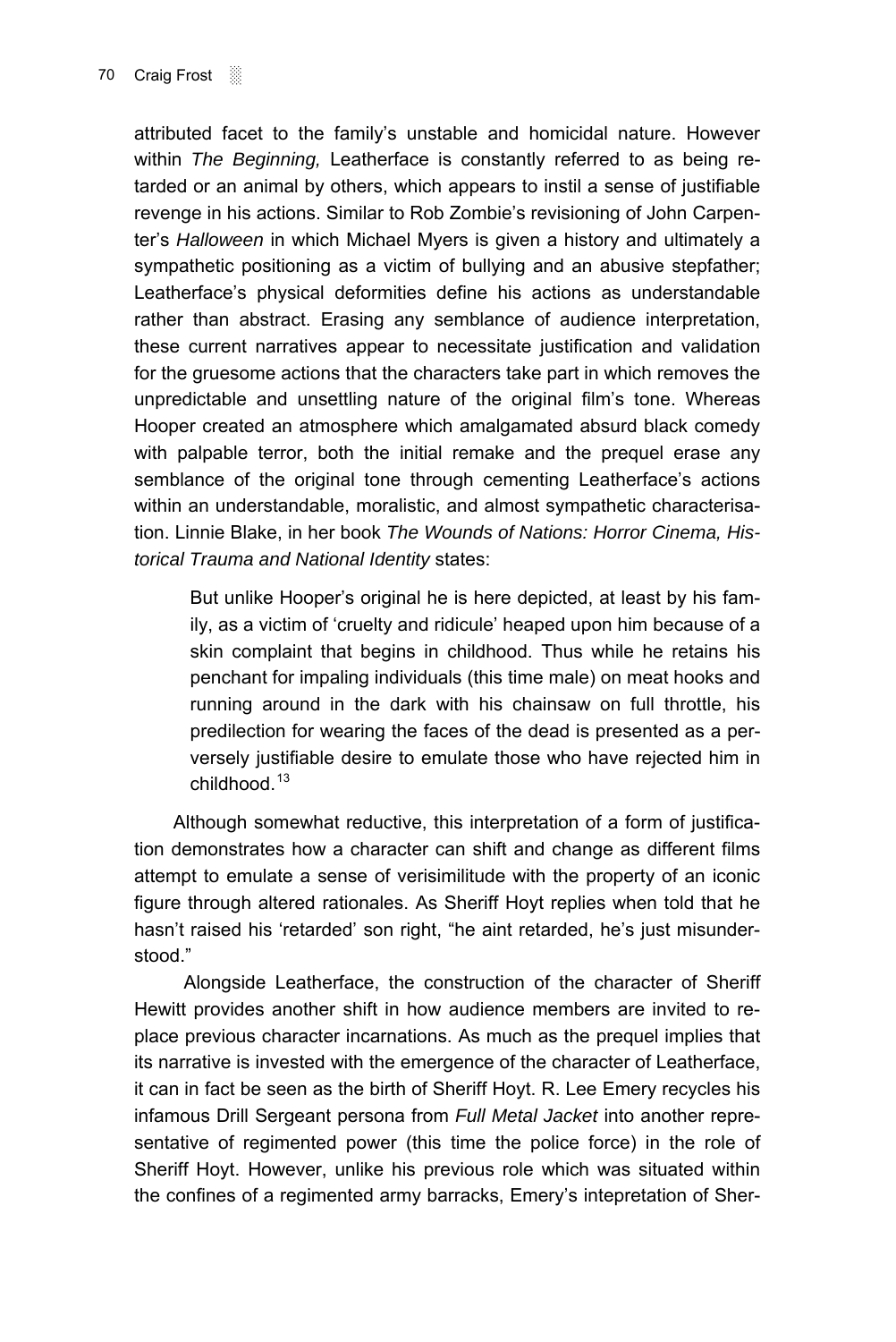iff Hoyt forms a predominant source of bad taste and grotesque humour throughout (he at one point gropes the breast of the dead hitchhiker and remarks on the perks of his job). Providing what can be seen as the human horror (which works in conjunction with Leatherface's monstrous horror), Emeryís characterisation of the brutal and appalling head of the community can be seen as an amalgamation of both the Hitchhiker and Old Man characters from the original film. Representing both the head of the Hewitt family and that of the almost defunct community, Emery ingratiates both the sadistic nature of the Hitchhiker and the semi-monstrous character of the Old Man, but revises both of these characters in transcending the most vile and horrific aspects of humanity.

Proving to be more memorable than the hulking and almost animalistic Leatherface, the character of Sheriff Hoyt is distinctly expanded within the narrative of *The Beginning*; ultimately becoming the true focus of horror within the series. Within the initial remake's characterisation, the figure of Hoyt is seen as a form of salvation for Erin and her friends through his status of law enforcer. Like the Old Man, who in the original narrative similarly provides initial hope for Sally, Hoyt's figure of Sheriff presupposes an emblematic position of good until his true nature emerges. However, throughout Nispel's film, this character - like Leatherface himself - proves to be a narrative tool used to both terrorise and entertain the audience. It is not until the prequel that the character is actually given any appropriated sense of identity, as the narrative enacts his transformation from Charlie, the red-neck male figure of the Hewitt clan, to Sheriff Hoyt. Through the murder of the previous Sheriff, Hoyt assumes his identity, and with it a sense of power and purpose. As he is given his new, freshly ironed uniform and proudly pins on his adopted badge, director Liebesman relishes the characterís emergence in the transformation from country hick to Sherriff. Replicating the original film's early montage sequence and the subsequent symbolic emergence of Leatherface and his chainsaw, Liebesman gives Hoyt the same precedence as we witness the first time he wears his uniform and assumes the power of this persona.

This is furthered through Hoyt's monologue, which again provides a justification or explanation as to why the Hewitt family kill and eat human flesh indiscriminately. Sitting down to a pot of "Sheriff" stew, Hoyt says "people may not remember what we say here tonight, but they sure as shit going to remember what we do." This recasting of the character provides the audience with justification for the cannibalistic impulses, but also establishes a retrospective continuity within the character's mythology that the audience can recognise. Whereas in the initial remake, the community of people left in the town appear to be just savage hillbillies without any form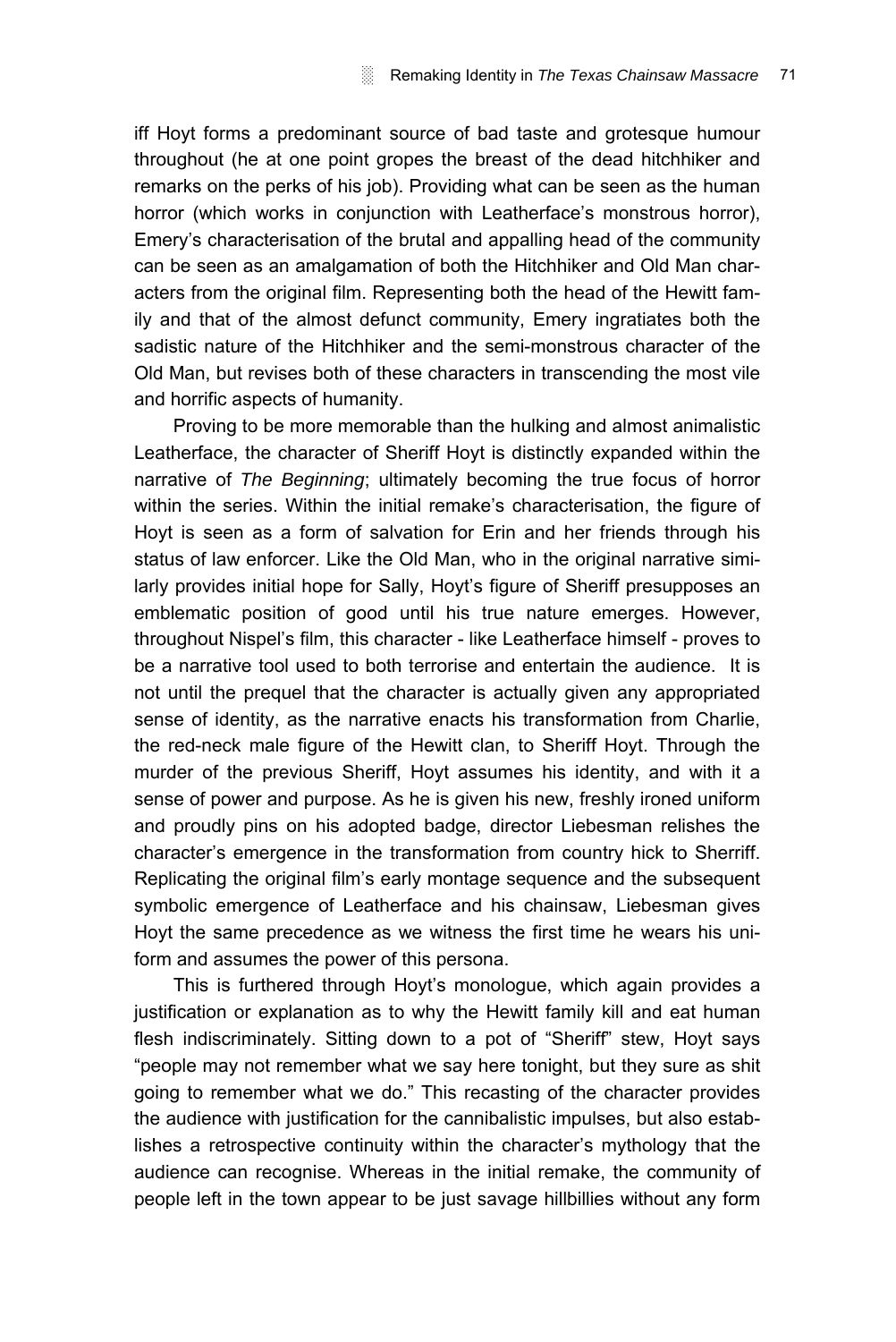of justification or purpose, the prequel recasts the characters with some semblance of purpose and identity. They are no longer just the stereotypical cultural aberrations of rural America killing indiscriminately; they are the survivors of a once prosperous town who are forced to do the most inhumane of actions to survive.

Demonstrating a particular knowledge of Hooper's narrative, this sequence of cannibalistic consumption also proves to be indicative of discourse surrounding the nature of the remake itself. As Hoyt consumes both the Sheriff's flesh and identity, and transforms himself into something new, the filmic cannibalism of Hooperís narrative proves symptomatic of the time in which it has been made. Although previously discussed in relation to the depiction of violence, the contemporary reconstitution of character motivation and identity clearly shifts in accordance with the cultural climate from which the remade film emerges. As Anne Friedberg states, "in Benjaminian terms the ëauraí of the event has already disappeared in the mechanical reproduction of itself, but the aura of the original moment of exhibition also disappeared.<sup> $14$ </sup> Feeding into the issue of how the film and narratives are received by audiences, Hooper's film was understood to display the cultural anxieties surrounding post-Vietnam America, a theme that is completely excluded within the initial remake. However, the issue of political implications emerges in the prequel as Liebesman recycles Hooper's subtext through the direct integration of themes involving the unease with Americaís involvement in Vietnam, and the decline of rural America. Failing to capitalise on the original post-Vietnam cultural climate from which Hooper's film emerged, this induction of subtext functions primarily as narrative fodder, restricting character engagement for a contemporary audience. As Friedberg discusses, the political and cultural aura associated with the original text appears to have disappeared in relation to the remake and prequel, as through the reproduction of character archetypes, the interest appears to shift away from the traditional identifiable protagonists (who ultimately fail to survive), to the monstrous Hewitt family. By reshaping the villain's heritage and forging a correlating bond between the two contemporary narratives, audiences are presented with characters that ultimately are not indicative of their contemporary political and cultural contexts, but rather are reincarnated replicates which are intended to overshadow and replace their original source.

Discussing the intention of the remake, Leitch states that:

Remakes also seek to please both the audiences who have seen the films on which they are based and audiences who have not, but their task is complicated by the fact that instead of advertising the original films, they are competing with them, and so cannot risk in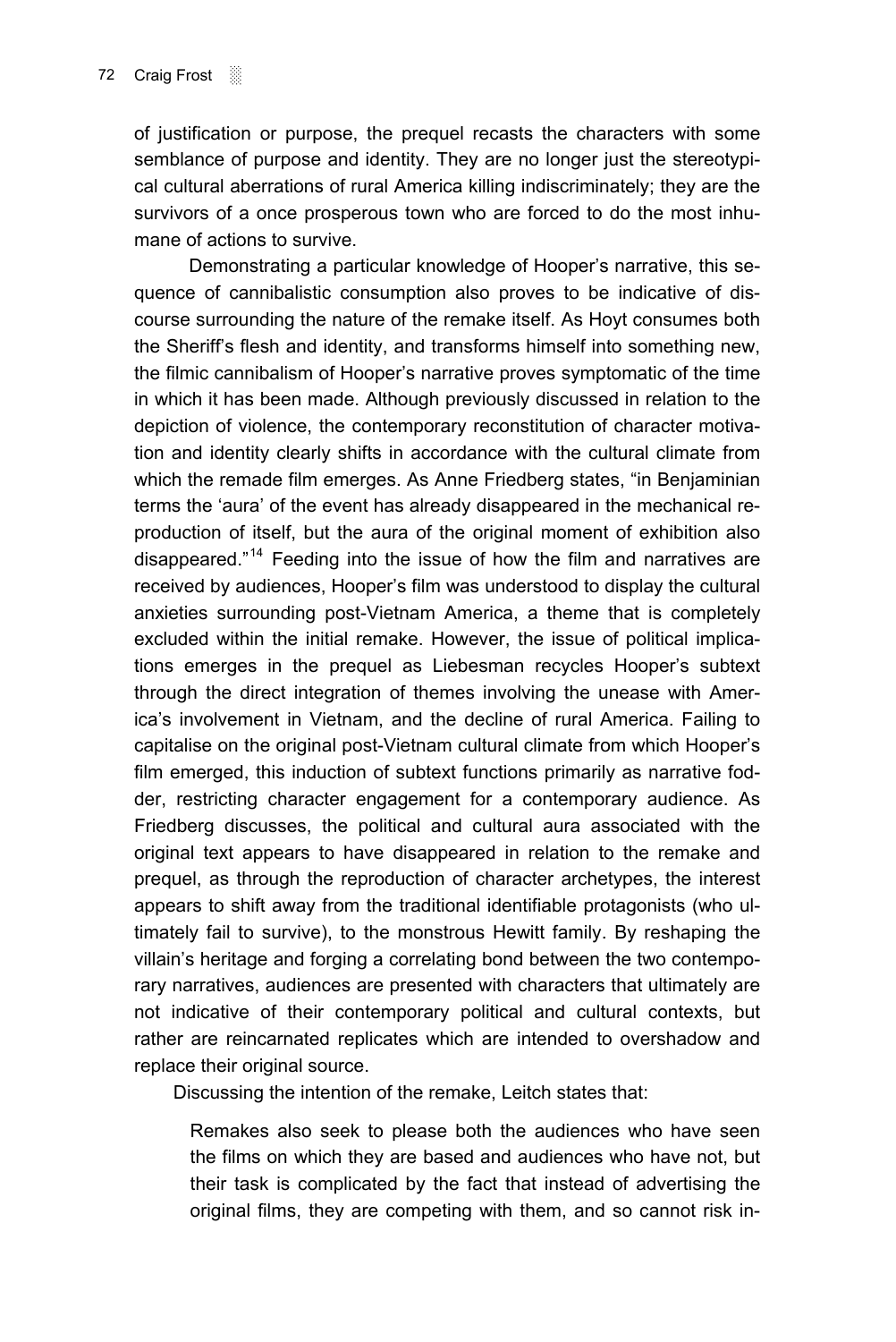voking memories of the earlier film too fervently even though they are limited in the kinds of novelty they can introduce, since they are telling the same story again rather than developing a familiar story in a new direction [15](#page-14-1)

Furthering this construct of erasure and replacement, the use of actors familiar to audiences overshadows the roles recycled from Hooper's original source through distinct intertextual connections. Instantly breaking the originalís use of non professional actors, the two Michael Bay produced films cast television and film actors such as Jessica Biel, Eric Balfour, Jordana Brewster and R. Lee Emery in lead roles. As previously mentioned in relation to the construction of the Sheriff Hoyt character, the implementation of familiar actors establishes an intertextual connotation of character dynamics which transplants the audience's connection away from the original narrative to a more contemporary point of reference. This is most evident in Nispel's construct of Erin, the film's final girl. Coming from the successful television program *7th Heaven,* a family orientated drama centred on a family headed by a Protestant minister, Bielís role within the *Texas* remake instantly taps into her previous characterisation of Mary from the television program. Reproducing Maryís moralistic and virtuous persona, Erin is immediately established as the filmís moral centre and provides the audience with a known character reference.

Cementing a distinct character motif, the casting of Biel reflects Jameson's comments on "a new connotation of pastness" as audiences are invited not to draw a connection with Hooper's original final girl Sally from 1974, but with the television program that Biel was in from 1996. In casting Biel in the lead role, Nispel removes any connective relationship between the two characters, which in turn erases the character's history as Sally is no longer a point of reference for audience recognition. Instead, the audience is intertextually navigated toward Biel's previous roles as a form of historical reference which erases Hooper's original characters.

Further, the expansion of the role of Erin and her ability to survive through resilience and strength contradicts Hooper's characterisation of Sally, who ultimately survives through chance and luck rather than her ability to retaliate against those who seek to harm her. Drawing on a heritage of tough female characters such as Sigourney Weaver's Ellen Ripley or Linda Hamiltonís Sarah Conner, Erin appears to emerge as an emblematic figure of a current cinematic character trend rather than from Hooper's original creation. Biel herself states:

Her name's Erin, and she's the glue that holds everybody together. She's compassionate and kind of mothering. She tries to save all her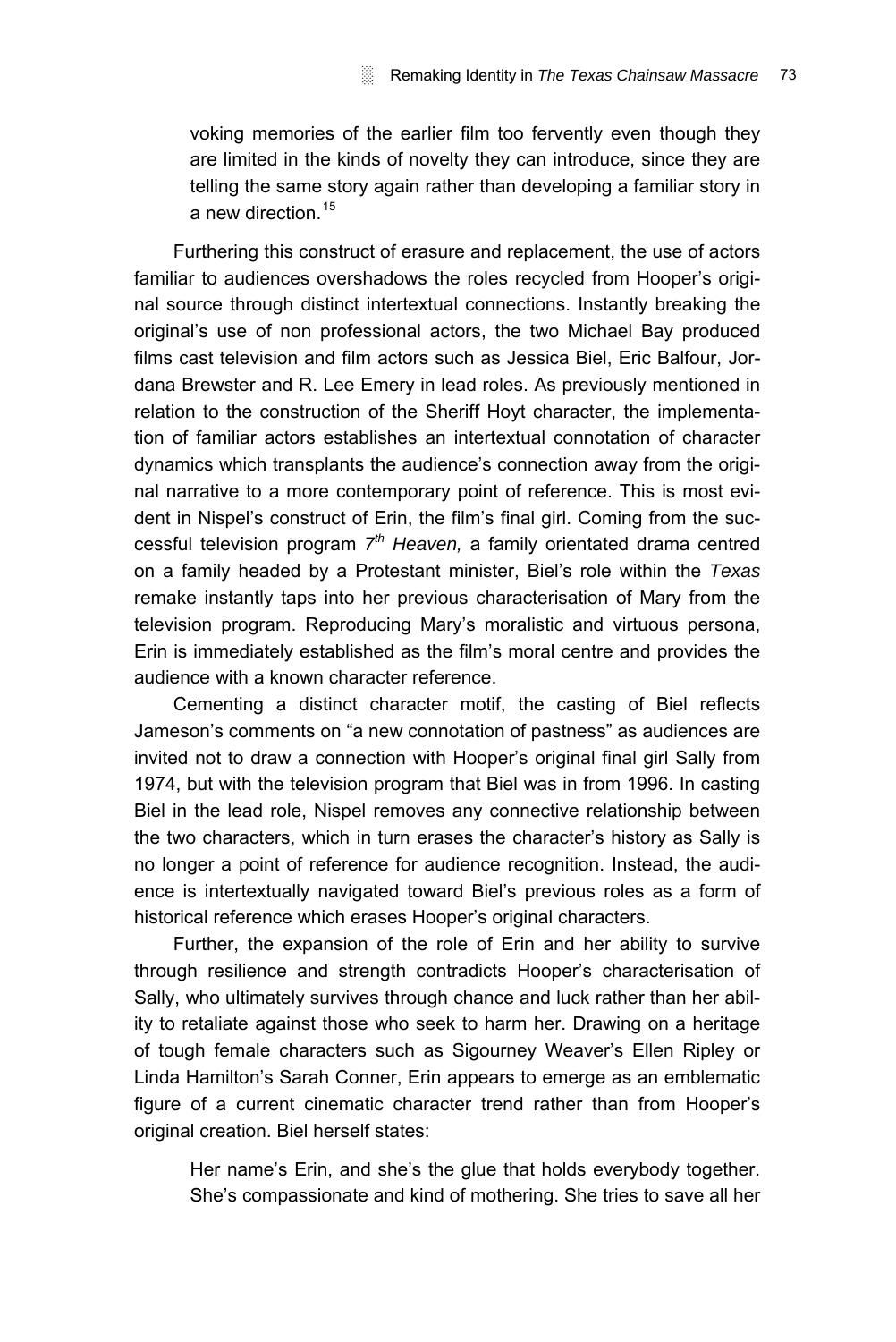friends, though they end up getting killed anyway. What's really cool about her is she has a will to survive and the strength to fight. She's not a victim. She's a strong, pissed-off young woman.<sup>[16](#page-14-1)</sup>

As Biel somewhat simplistically proposes, this reincarnation of the narrativeís sole survivor is not reliant on a male truck driver to facilitate her freedom (which is how Hooper's narrative ended); it is her own self reliance that enables her escape and ultimate survival.

When examining the nature of remaking and sequelisation, one cannot help but return to the initial question: why? Considering Hantke's argument that the popular trend of horror remakes directs the audience back to the original source and thus entrenches it within the horror cinema cannon, it emerges as a neat but problematic conclusion. Although proving to be a commercially driven exercise for studios, the recasting of a previous narrative also invites audiences to supplant a fragmented history of the "original" text (a mask, a tool of destruction or even an iconic death sequence) with a new narrative, intent on fashioning a contemporary identification with its audience. Although I do not wish to proclaim this as a good thing (or even a bad thing), what this interrogation does is enable an investigation into how contemporary filmmakers deal with the difficult concept of cultural property, and in turn how this recasting of history entwines a contemporary audience within an already established intertextual relationship. As Nispel's film ultimately reveals, audiences are no longer obligated to remember or revisit the original source material, as the previously celebrated narrative is no longer the historical marker for intertextual reference. Instead, through the remake and prequel, audiences are asked to accept the reinvented characters as replacements. As Leitch states:

The audience for sequels wants to find out more, to spend more time with characters they are interested in and to find out what happened to them after their story was over. The audience for remakes does not expect to find out anything new in this sense: they want the same story again, though not exactly the same. $17$ 

*Monash University craig-frost@hotmail.com*